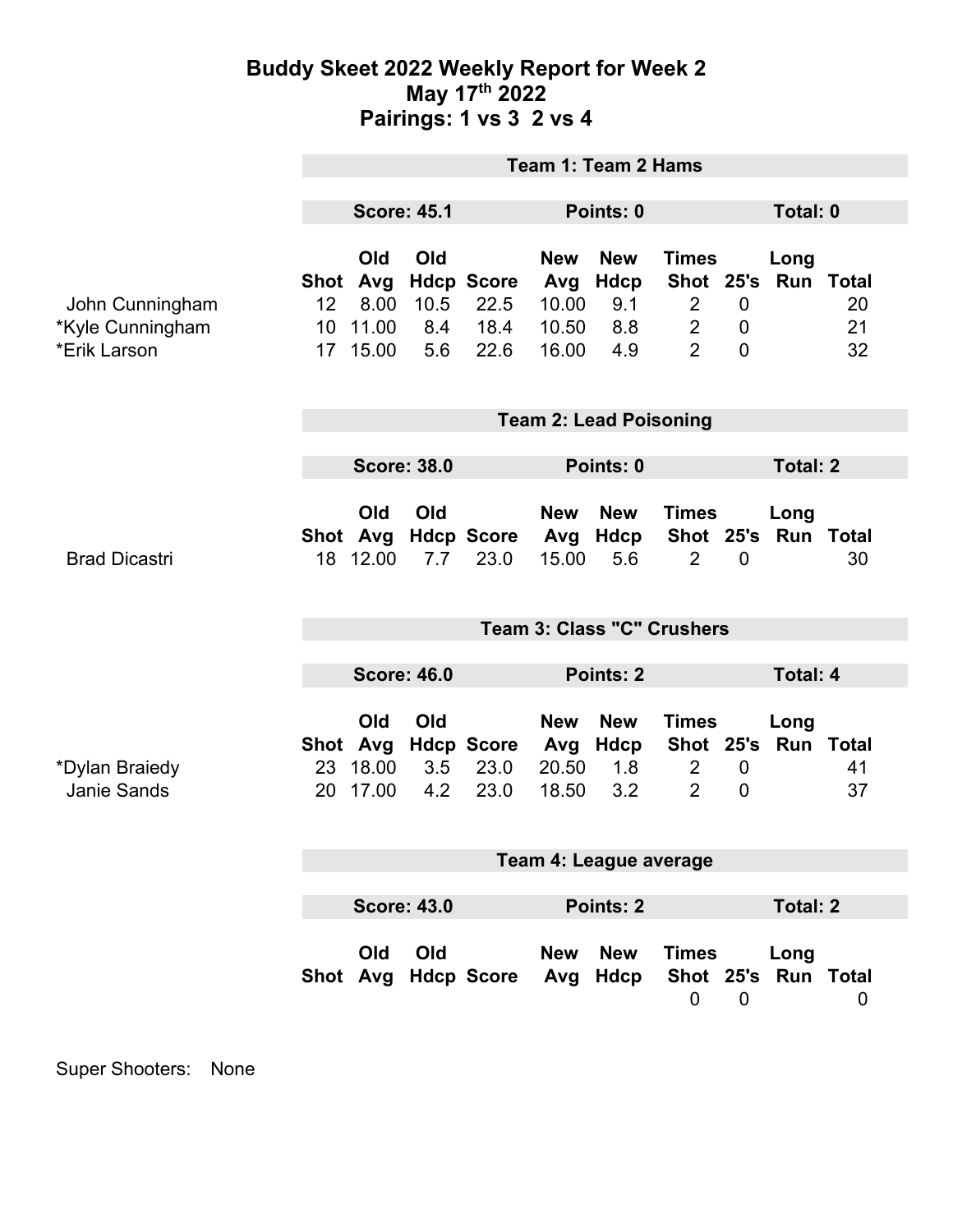## **Buddy Skeet 2022 Weekly Report for Week 2 May 17th 2022 Pairings: 1 vs 3 2 vs 4**

## **Buddy Skeet 2022 Team Standings through week 2**

| Team 3 | <b>Class "C" Crushers</b> | 4.0 |
|--------|---------------------------|-----|
| Team 4 | League average            | 2.0 |
| Team 2 | <b>Lead Poisoning</b>     | 2.0 |
| Team 1 | Team 2 Hams               | 0.0 |